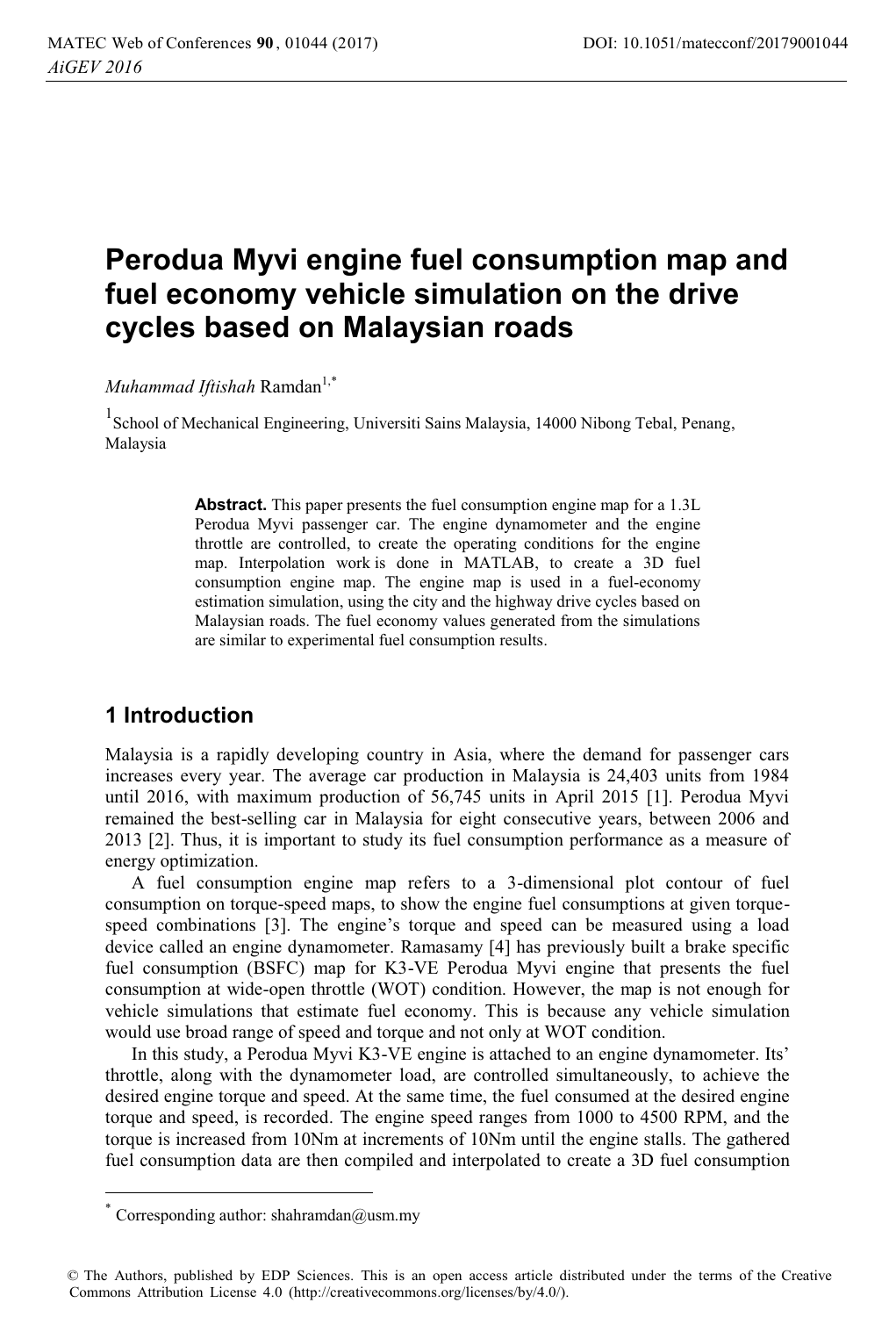engine map. The engine map is very useful for any vehicle fuel economy simulation to represent its engine model.

This paper also presents the simulation work to estimate the fuel economy of a Perodua Myvi 1.3L automatic on Malaysian drive cycles. Although there is an effort to establish a Malaysian drive cycle [13], there is no official one published yet. Thus, paper uses two drive cycles data that are based on driving on roads in Alor Star, Kedah, Malaysia [5]. The simulation utilizes the fuel economy engine map generated from the dynamometer measurements to calculate the estimated fuel consumption. The fuel economy results from the simulations and the actual experiment [5] are compared and discussed.

### **2 Experimental setup**

The experiment intends to obtain the fuel consumption values of the engine at different combinations of engine torque and speed. The engine has to be subjected to controlled loads in order to generate specific torque values. Thus, an eddy current engine dynamometer is connected to a K3-VE engine flywheel (fig. 1).





 The experiment starts as the warmed-up engine reaches the desired torque and speed by controlling the engine throttle angle, and the dynamometer controller simultaneously. The engine speeds are varied from 1000 RPM to 4500 RPM, at increments of 500 RPM. At every speed, the torque values start at 10Nm, and are increased at 10Nm increments until the engine is stalled at a wide-open throttle (WOT).

 Once the desired torque and speed are obtained, the fuel consumption value is collected gravimetrically, where the difference in the fuel mass is calculated. The fuel container is placed on top of a digital weight scale that is used to measure its initial and the final mass during 30 seconds of fuel consumption. The difference between the initial and the final weights is then divided by 30 seconds to obtain the mass of fuel consumed for every second (in g/sec) (equation 1). The experiment is run twice, and the average of the two fuel consumption values, is used. In this study, the fuel consumption data are gathered and plotted for 64 combinations of torque and speed in a 3D fuel consumption engine map (figure 3).

$$
Full consumption = \frac{Mass_{initial} - Mass_{final}}{30 \sec}
$$
 (1)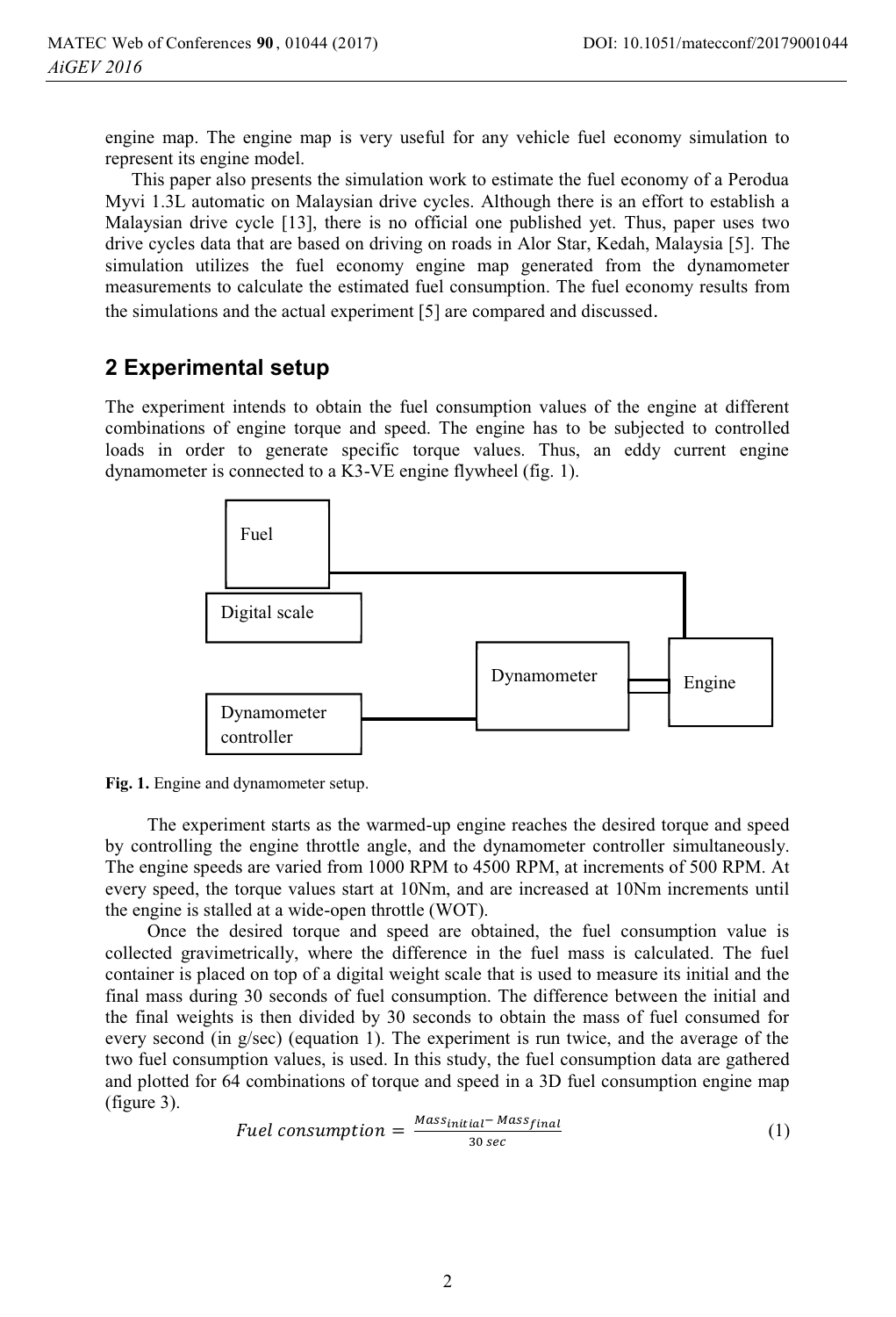# **3 Mathematical modelling and simulation**

#### **3.1 Vehicle mathematical modeling, control strategy and simulation algorithm**

The simulation algorithm reads the vehicle speed from a drive cycle [5] and discretizes it into one-second time steps. At every time step, the average speed and acceleration of the vehicle from a drive cycle, are fed into the vehicle model to calculate the acceleration, the tractive force, and the torque needed at the wheels (equation 2 to equation 7) [12]. The simulation uses a four-speed, automatic transmission 1.3L Perodua Myvi's parameters (table 1) as its mathematical vehicle model.

| Maximum engine torque      | <b>Tengine</b> |      | 116 Nm        |
|----------------------------|----------------|------|---------------|
| Total gear ratio (gear     | <b>Gratio</b>  | 1st  | 11.01         |
| ratio x final drive ratio) |                | gear |               |
|                            |                | 2nd  | 6.15          |
|                            |                | gear |               |
|                            |                | 3rd  | 4.03          |
|                            |                | gear |               |
|                            |                | 4th  | 2.81          |
|                            |                | gear |               |
| Efficiency of              | $\eta t$       |      | 0.85          |
| transmission               |                |      |               |
| Tire radius                | <b>Rtire</b>   |      | $0.288$ m     |
| Frontal area               | $\mathbf{A}$   |      | 2306 m2       |
| Air drag coefficient       | C <sub>d</sub> |      | 0.32          |
| Air density                | ρ              |      | 1.225         |
|                            |                |      | kg/m3         |
| Mass of vehicle $+$ driver | m              |      | 1055 kg       |
| Coefficient of rolling     | Cr             |      | $0.01\dagger$ |
| resistance                 |                |      |               |

**Table 1.** Automatic Perodua Myvi parameters [6,7].

\*("Rolling friction and rolling resistance,")

At every time step, the vehicle wheels have to overcome four forces in order to move. They are the air drag force ( $F_{air}$ ), the force of slope of the road ( $F_{slope}$ ), the acceleration force  $(F_{\text{acceleration}})$ , and the rolling resistance  $(F_{\text{rolling}})$ . The sum of these forces is equal to the tractive force of the driving wheels  $(F_{wheel})$  (Equation 2).

$$
F_{wheel} = F_{air} + F_{slope} + F_{acceleration} + F_{rolling}
$$
 (2)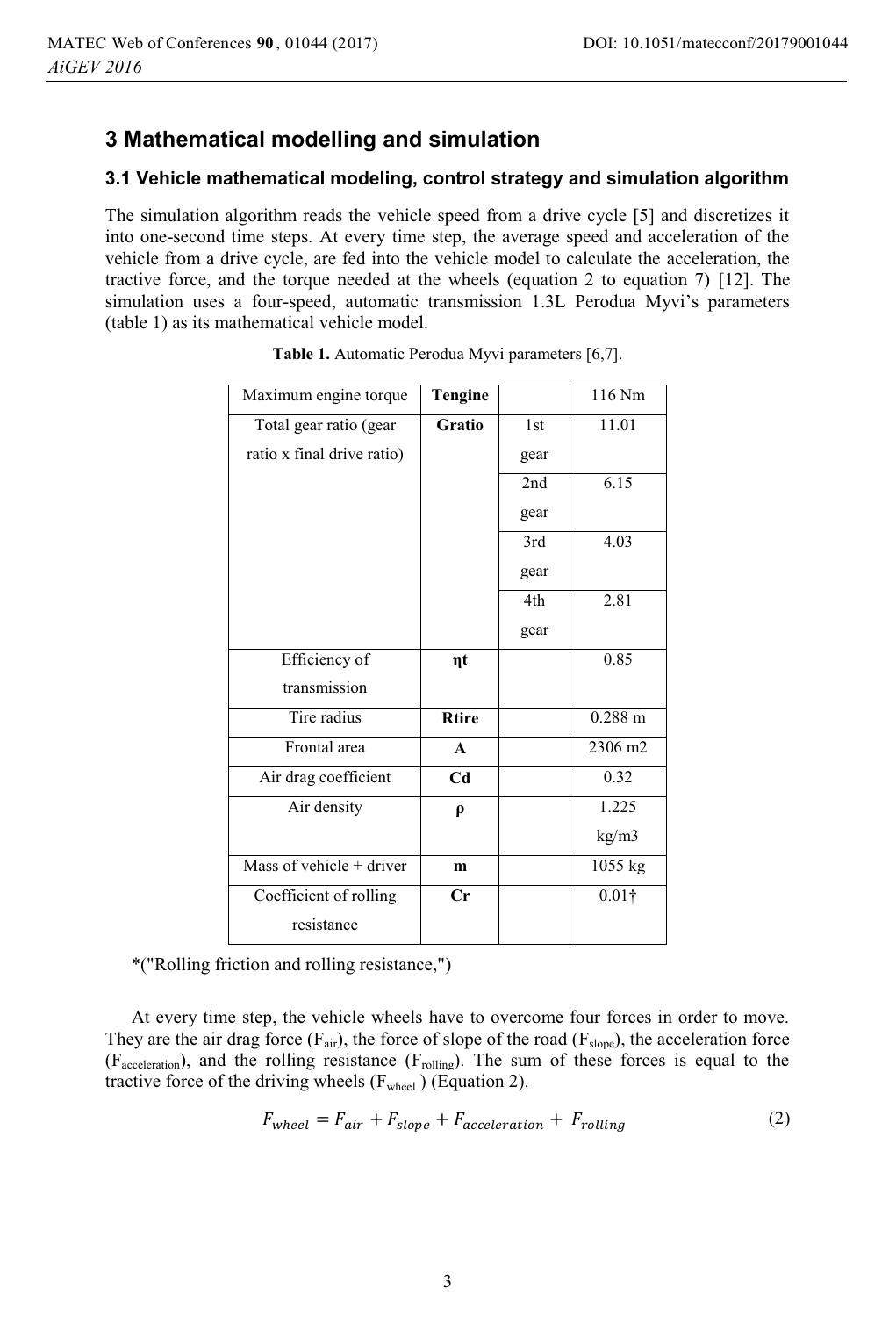The air drag force is calculated using equation (3), where  $\rho$  is the density of air (kg/m<sup>3</sup>), v is velocity of the vehicle (m/s),  $C_d$  is the air drag coefficient, and A is the frontal area of the vehicle  $(m^2)$ .

$$
F_{air} = \frac{1}{2} \rho v^2 C_d A \tag{3}
$$

Equation 4 shows the calculation for the force caused by the gradient, or slope, of the road, where m is the sum of the masses of the vehicle and the driver (kg), *g* is the gravity acceleration (m/s<sup>2</sup>), and  $\alpha$  is angle of slope of the road (°). In this paper, the angle of slope is assumed to be zero, because most parts of the roads used in drive cycle are levelled.

$$
F_{slope} = m g \sin \alpha \tag{4}
$$

The force caused by vehicle acceleration is shown in equation 5, where m is the sum of the masses of the vehicle and the driver (kg), and  $a$  is the vehicle's acceleration  $(m/s<sup>2</sup>)$ .

$$
F_{acceleration} = m \, a \tag{5}
$$

The rolling resistance is caused by the tires' contact patches that resist the movement of the tires (equation 6), where  $C_r$  is the rolling resistance coefficient [8], m is the sum of the masses of the vehicle and the driver (kg), and *g* is the gravity acceleration  $(m/s<sup>2</sup>)$ .

$$
F_{rolling} = C_r m g \tag{6}
$$

From the calculated tractive force at the wheels  $(F_{wheel})$ , the wheel torque can be calculated by using equation.

$$
T_{\text{wheel}} = F_{\text{wheel}} R_{\text{tire}} \tag{7}
$$

Where  $T_{wheel}$  is the wheel torque (Nm),  $F_{wheel}$  is the total tractive force of driving wheels (N). The engine torque ( $T_{\text{engine}}$ ) and the engine speed ( $\omega_{\text{engine}}$ ) are determined from equations 8 and equation 9 respectively, which involve the gear ratio  $(G<sub>ratio</sub>)$ .  $G<sub>ratio</sub>$  is selected, by following a simple, rule-based control strategy algorithm, as shown in table 2. The engine torque (equation 8) is also influenced by the transmission efficiency  $(\eta_t)$  which models the losses of the drive train.

$$
T_{engine} = T_{wheel} / G_{ratio} / \eta_t
$$
 (8)

$$
\omega_{\text{engine}} = \omega_{\text{wheel}} G_{\text{ratio}} \tag{9}
$$

| Speed $(m/s)$  | Gears |
|----------------|-------|
| < 7.73         |       |
| 7.73 to 13.83  |       |
| 13.83 to 21.09 |       |
| > 21.09        |       |

| <b>Table 2.</b> Gear selection rules. |
|---------------------------------------|
|---------------------------------------|

The combination of the engine torque and speed are used to estimate the fuel consumption from the fuel consumption engine map obtained experimentally (figure 3).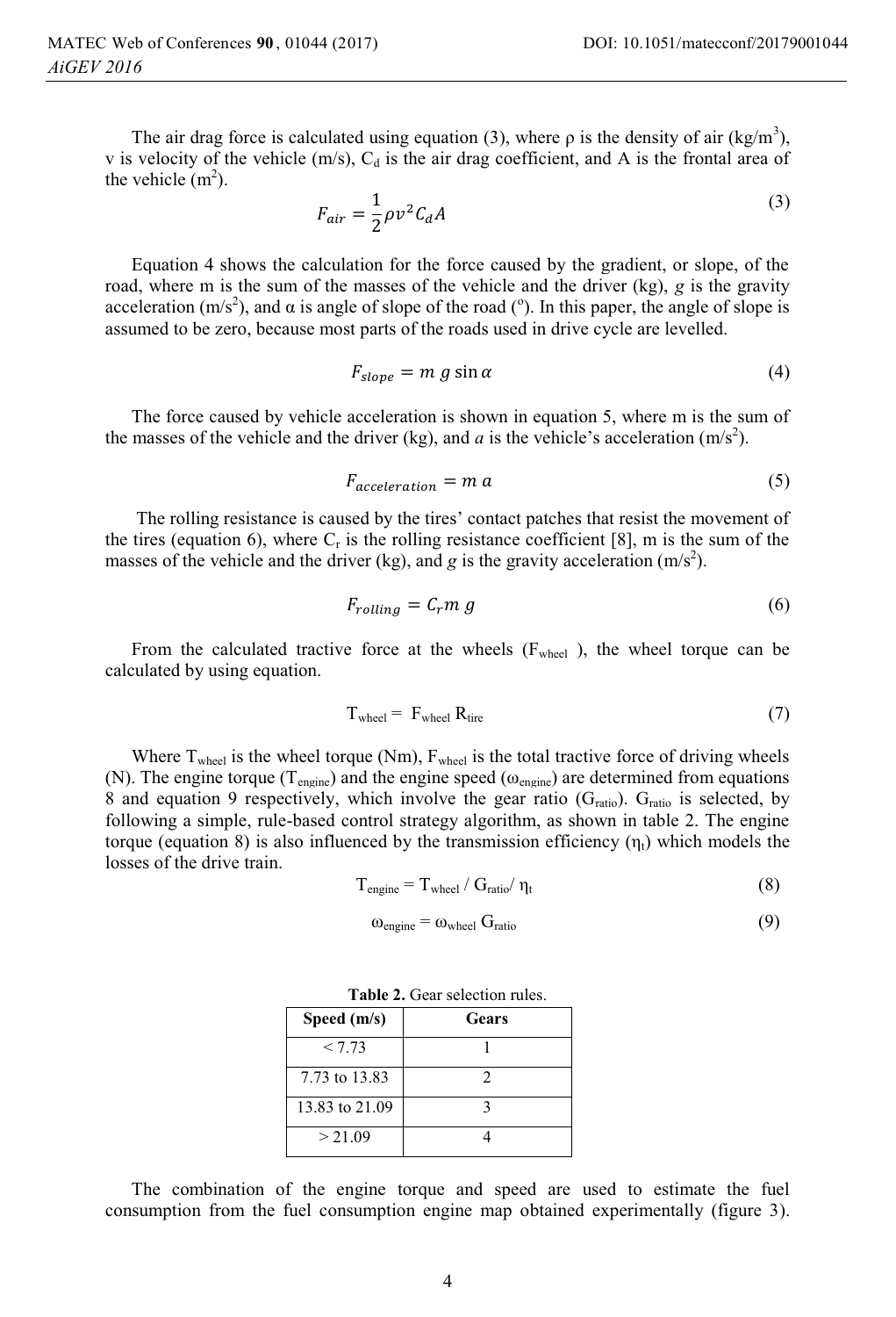The total fuel consumption from all the time steps is obtained, to calculate the fuel economy of the vehicle operating on every drive cycle by using equation (10).

$$
Full Economy (km/L) = \frac{DT}{FCT}
$$
 (10)

Where DT is the total distance travelled (km), and FCT is the total volume of the fuel consumed (L).

This paper presents the results from two simulations, with a different drive cycle in each simulation. One of the drive cycles represents city driving conditions, with a low-speed, frequent start-and-stop pattern. The other one represents a highway drive cycle, with a highspeed, in frequent start-and-stop driving pattern. The simulation fuel economy results are compared to actual fuel economy values obtained during the development of the drive cycles [5]. The overall simulation can be summarized in simulation diagram (figure 2).



**Fig. 2.** Simulation algorithm.

# **4 Results and discussion**

The 64 experimental fuel consumption data points are used to construct the 3D engine fuel consumption map using the 'nearest' interpolation function in MATLAB (figure 3). The 3D fuel consumption map presented here is used in the simulation to calculate the estimated fuel consumption.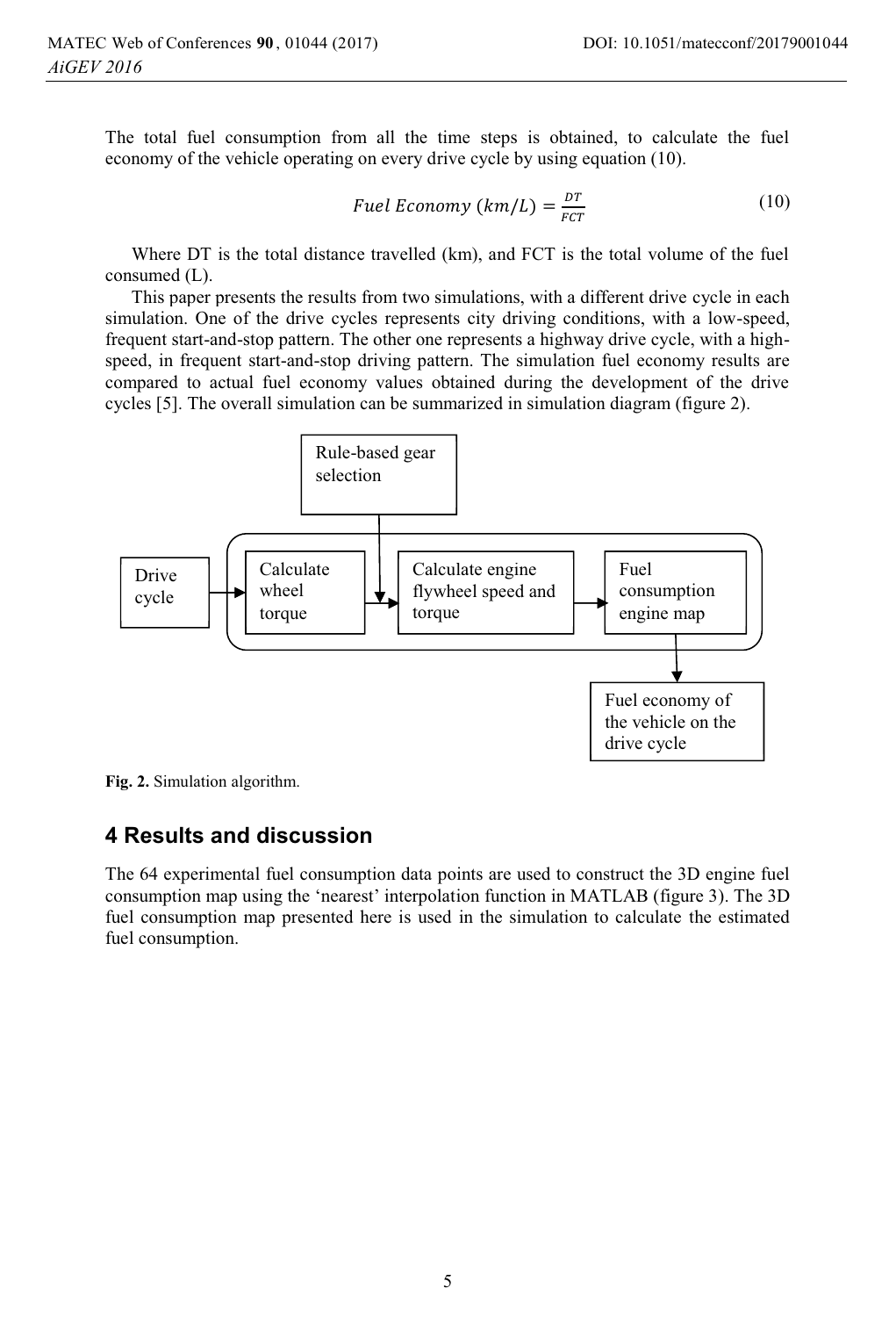



### **4.1 Simulation and experimental fuel economy**

The vehicle mathematical model is simulated on a city drive cycle and a highway drive cycle. The city drive cycle consists of 1,738 seconds of high-frequency stop-and-go driving conditions and low speeds, with the maximum speed of 19.5 m/s (70.2 km/h). The vehicle only utilizes the first, the second, and the third gears, with engine speeds of less than 3,000 RPM required to drive on this drive cycle (figure 4).



**Fig. 4.** Vehicle operating conditions for city drive cycle.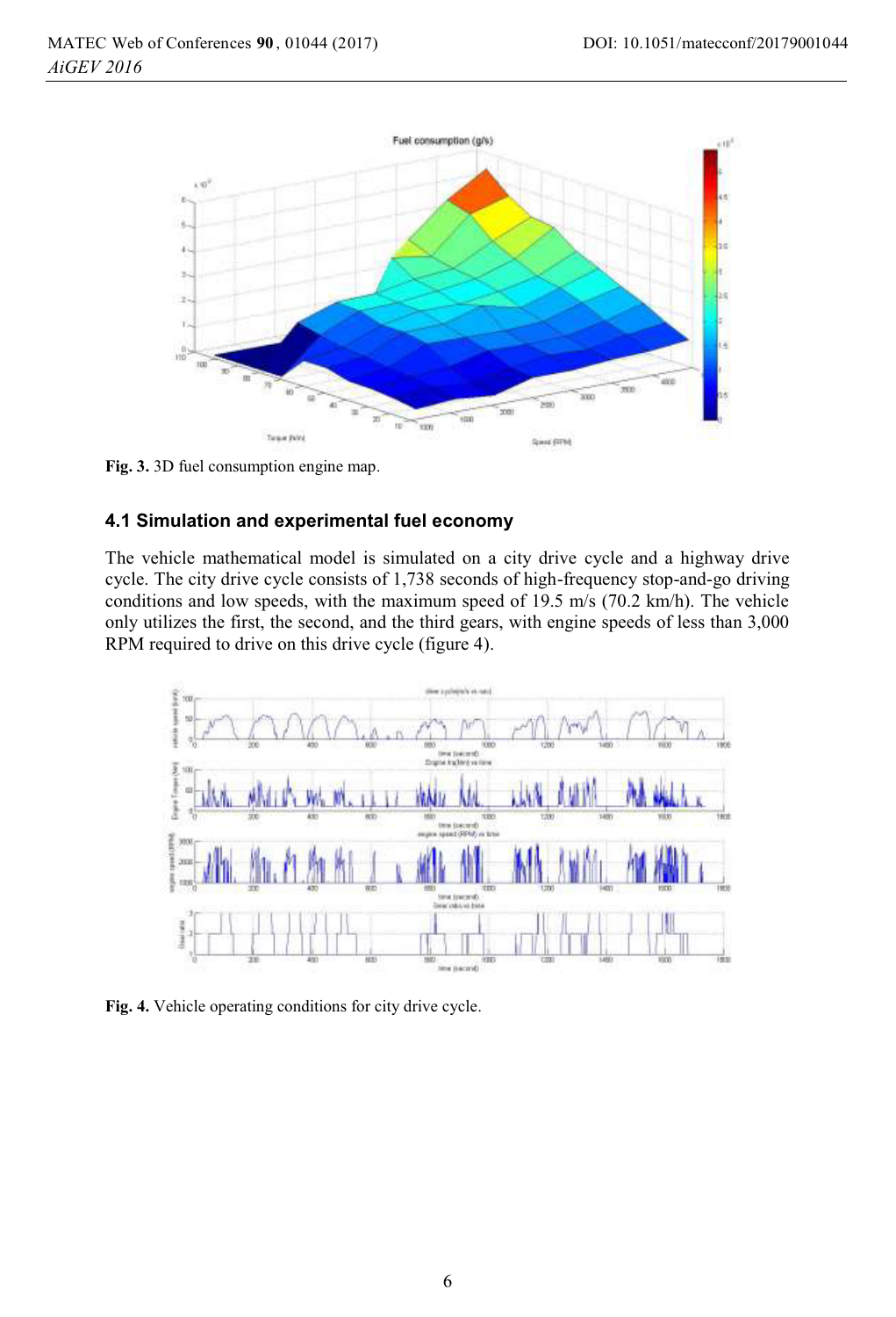

**Fig. 5.** Vehicle operating conditions for the highway drive cycle.

The highway drive cycle, on the other hand, consists of 2,878 seconds of low-frequency stop-and-go driving conditions and high speeds, with the maximum speed of 33.37 m/s (120.13 km/h). The vehicle utilizes all four gears, with the engine speeds of up to 4000 RPM required to drive on this drive cycle (figure 5).

The fuel economy values from the simulations are compared to the actual ones, as shown in table 3. The fuel economy of the vehicle driven on highway drive cycle is better compared to that when the car is driven on the city drive cycle. This is because the highway drive cycle requires less acceleration than the city drive cycle, which contributes to high torque (and power) demands from the wheel (equations 2 and 5).

All in all, the simulation and the actual fuel economy results from both drive cycles are similar, with percentage differences of less than 5%. The difference is due to the absence of transient elements from the simulation. The fuel consumption engine map used in the simulation records the fuel consumption when the engine reaches steady state torques and speeds. The difference of results between the steady-state and transient were mentioned by Z. Gao [9]. However, for estimation purpose, this simulation method is adequate as shown by the small difference in the simulation and the actual fuel economy results.

| <b>Drive</b><br>cycles | <b>Simulation</b><br>(Km/L) | <b>Experiment</b><br>(km/L) | <b>Difference</b><br>(km/L) | Percentage difference<br>$\frac{(0)}{0}$ |
|------------------------|-----------------------------|-----------------------------|-----------------------------|------------------------------------------|
| City                   | 10.13                       | 9.77                        | 0.37                        | 3.76                                     |
| Highway                | 12.15                       | 12.77                       | 0.62                        | 4.89                                     |

**Table 3.** Simulation and real (previous paper) fuel economy for city and highway drive cycles.

### **5 Conclusions**

This paper presents the development of a 1.3L Perodua Myvi fuel consumption engine map. The fuel consumption engine map is used in the simulations to calculate the estimated fuel economy of the vehicle driven on a city drive cycle and a highway drive cycle that are based on Malaysian roads. The estimated fuel economy results from the simulations are compared to the ones from the real world and they show similarity with a percentage difference of only 5%.